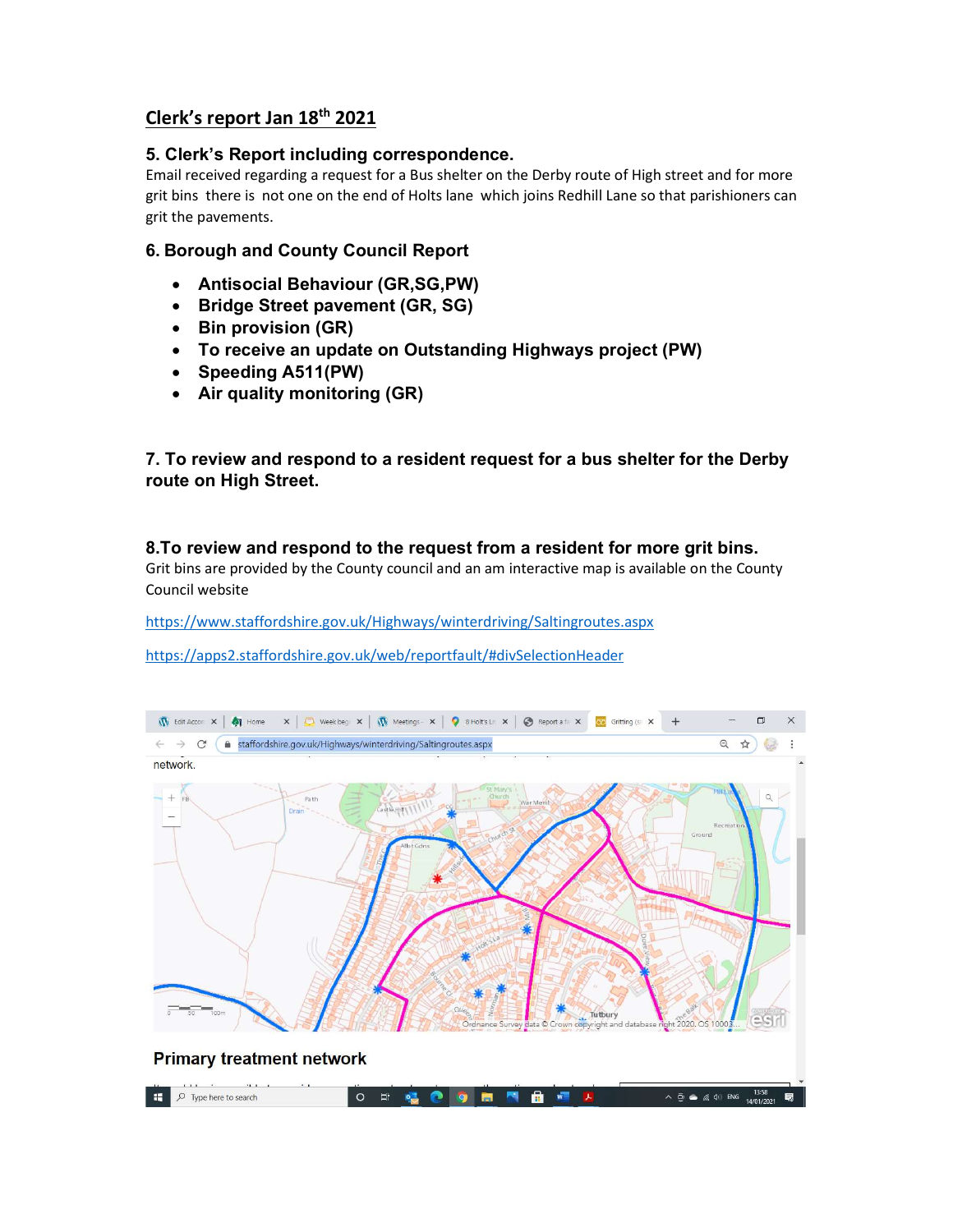| The dit Accord X   Thome X   C Weekbeg X   The Meetings X   O B Holts Ln X   C Report a fix X   Keep Gritting (se X + |                                                                                                                                                                                                                                                                                                                                                                                                                                      |  |
|-----------------------------------------------------------------------------------------------------------------------|--------------------------------------------------------------------------------------------------------------------------------------------------------------------------------------------------------------------------------------------------------------------------------------------------------------------------------------------------------------------------------------------------------------------------------------|--|
| $\leftarrow$ $\rightarrow$ $\mathbf{C}$ $\bullet$ staffordshire.gov.uk/Highways/winterdriving/Saltingroutes.aspx      | $\begin{array}{ccc}\n\mathbb{Q} & \mathbb{Q} & \mathbb{Q} & \mathbb{Q} & \mathbb{Q} & \mathbb{Q} \\ \mathbb{Q} & \mathbb{Q} & \mathbb{Q} & \mathbb{Q} & \mathbb{Q} & \mathbb{Q} & \mathbb{Q} \\ \mathbb{Q} & \mathbb{Q} & \mathbb{Q} & \mathbb{Q} & \mathbb{Q} & \mathbb{Q} & \mathbb{Q} & \mathbb{Q} & \mathbb{Q} \\ \mathbb{Q} & \mathbb{Q} & \mathbb{Q} & \mathbb{Q} & \mathbb{Q} & \mathbb{Q} & \mathbb{Q} & \mathbb{Q} & \math$ |  |
| Ordnance Survey data @ Crown copyright and database right 2020. 05 10003                                              |                                                                                                                                                                                                                                                                                                                                                                                                                                      |  |

**Map Key** 

 $\blacktriangle$ 

 $\blacktriangle$ 

Grit Bin - re-filled throughout the season. Grit Bin - pre-season fill only. Salt Pile - re-filled throughout the season.

Salt Pile - pre-season fill only.

Primary gritting network. Severe weather only

## **Primary treatment network**

It would be impossible to provide precautionary treatments across the entire road network and our priority is to firstly keep major transport and freight links clear such as A and B roads and to target routes which carry high volumes of traffic.

# **Extended treatment network**

The extended treatment network will only be treated when prolonged freezing and/or snow conditions are expected; it will not be treated in marginal weather conditions when such extended periods of ice and snow are not expected

Please note: Enter your street name or postcode in the search below to zoom to your location. You may then need to zoom out to see your nearest grit bin and gritted streets.



# . To consider and approve the additional financial regulations for the RFO to use a debit card for council purchases.

#### Recommended addition to the Financial regulations.

Any Debit Card issued for use will be specifically restricted to the RFO and will also be restricted to a single transaction maximum value of £150 or £500 if it is authorised by the clerk and the chair. Larger amounts on excess of the clerk and chair limited must be authorised by council or finance committee in writing before any transaction is made.

Any transactions made on the debit card should be reported at the next council meeting.

The debit card should not be used to withdraw cash unless it is approved by the council. The parish council do not operate a petty cash system.

## 9.0 To receive a budget update.

See separate report.

#### 11. To plan the annual parish meeting

The annual parish meeting where parishioners are invited to hear the chair's report, usually takes place the first or second week in May prior to the annual meeting of the council.

## 12. To approve Accounts for Payment

See separate report.